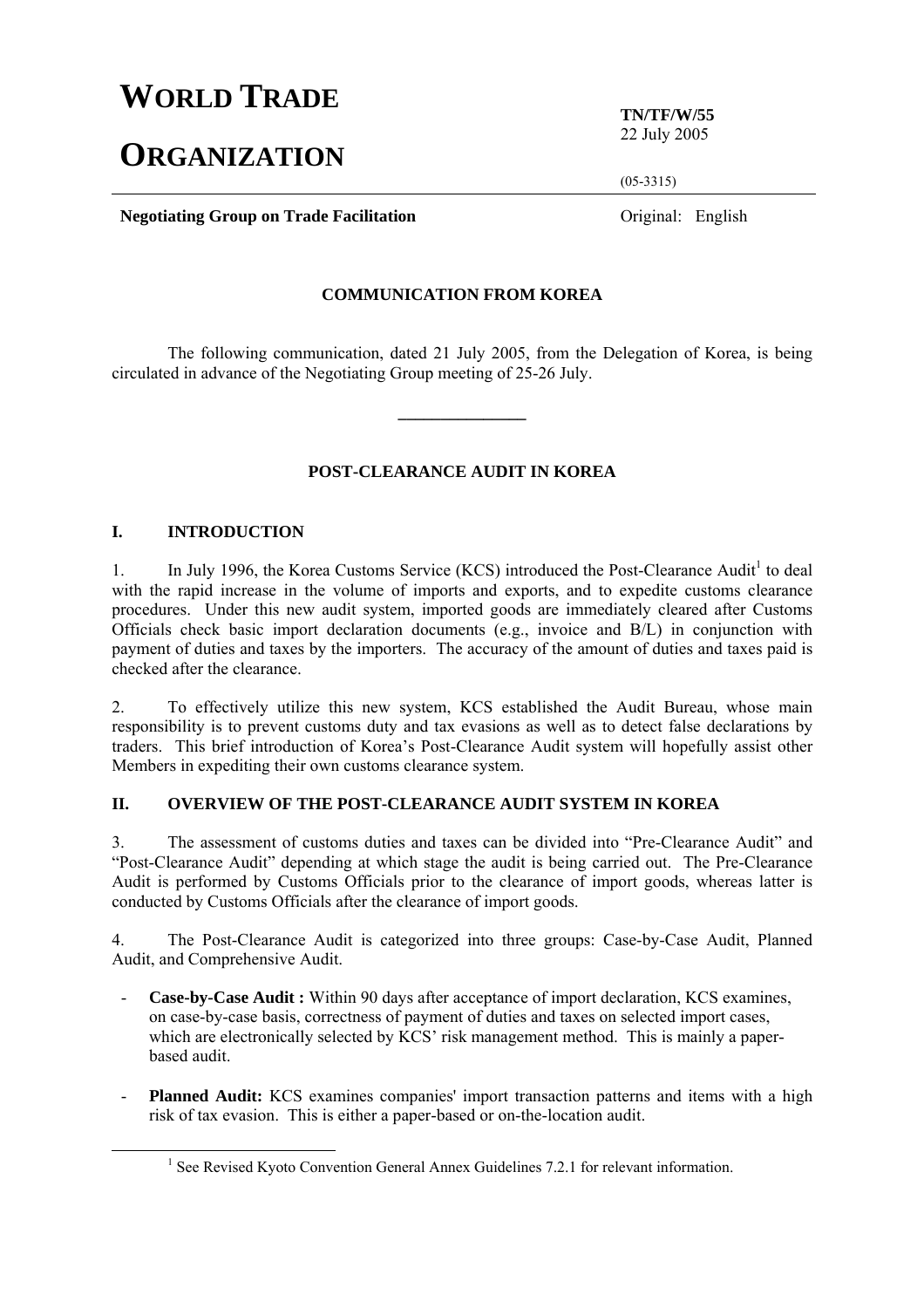- **Comprehensive Audit:** This is a self-assessment audit system conducted by the selected companies. Import cases that Customs Officials have selected as "audit subjects" are selfexamined by those selected companies.

5. Under the Korean Customs law, in principle, KCS utilizes Post-Clearance Audit. However Pre-Clearance Audit is also exercised, among others, under the following exceptional cases:

- − Goods entitled to tariff reduction and instalment payment;
- − Goods with large price fluctuations, making them inappropriate to audit after clearance;
- − Other goods imported by traders deemed untrustworthy declarants by KCS.

## **III. THE PLANNED AUDIT SYSTEM AND THE COMPREHENSIVE AUDIT SYSTEM**

6. Below is a detailed description of the Planned Audit System and the Comprehensive Audit System, which are the major components of the Post-Clearance Audit.

7. The Planned Audit System was introduced in 2000 as a complementary scheme to counter systematic weakness existing within the Case-by-Case Audit that can be abused by untrustworthy companies dealing with tax-evasion-prone goods. Under this audit system, Customs Officials would perform audit on import cases that are selected employing strategically planned investigation with latest information on specific areas or items having a high risk of tax evasion.

Planned Audit procedure is outlined below:



8. The Comprehensive Audit System, which was introduced in 2001, is an Importer's Self-Assessment (ISA) based system. Here, Self-Assessment means an audit system where importers themselves check the appropriateness and correctness of their customs duties and taxes paid, and the legitimacy of customs clearance in compliance with procedures by Customs regulations.

9. Under the system, the selected company reports the outcome of the self-assessment to KCS. If an incorrect or unfaithful self-assessment report is made to KCS, KCS has authority to conduct a paper-based or on-the-location audit and can cancel the self-assessment status of the selected company.

Comprehensive Audit procedure is outlined below:



10. The introduction of ISA helps companies focus more on their own business and relieves them from the pressure over future unforeseeable audits by KCS. The ISA also helps to improve the accuracy of duty payment declarations by companies since companies with a higher level of compliance receive preferential treatment under the name of Comprehensive Audit System while the main resources of KCS' Audit Teams focus on high-risk companies.